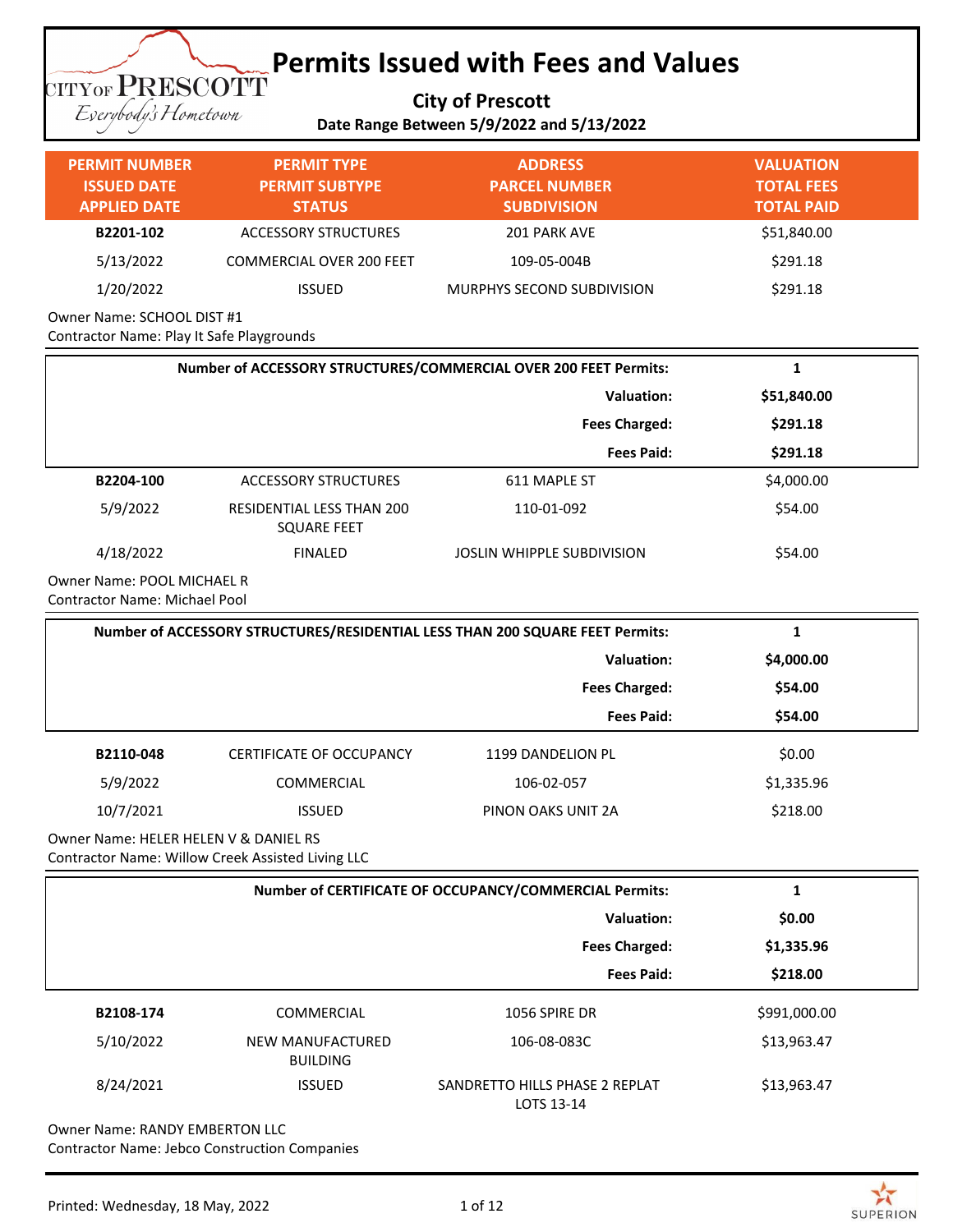**City of Prescott Date Range Between 5/9/2022 and 5/13/2022**

| Number of COMMERCIAL/NEW MANUFACTURED BUILDING Permits:                                      |                                            |                                                   | 1              |
|----------------------------------------------------------------------------------------------|--------------------------------------------|---------------------------------------------------|----------------|
|                                                                                              |                                            | <b>Valuation:</b>                                 | \$991,000.00   |
|                                                                                              |                                            | <b>Fees Charged:</b>                              | \$13,963.47    |
|                                                                                              |                                            | <b>Fees Paid:</b>                                 | \$13,963.47    |
| B2103-230                                                                                    | <b>COMMERCIAL</b>                          | 2220 TAXI WAY                                     | \$1,044,316.00 |
| 5/12/2022                                                                                    | <b>NEW SITE BUILT BUILDING</b>             | 102-03-072                                        | \$54,112.48    |
| 3/26/2021                                                                                    | <b>ISSUED</b>                              | PRESCOTT REGIONAL AIRPARK &<br><b>COMM CENTER</b> | \$54,112.48    |
| Owner Name: Skipper Land & Investments LLC<br><b>Contractor Name: SIGNAL HILL PROPERTIES</b> |                                            |                                                   |                |
| B2202-073                                                                                    | <b>COMMERCIAL</b>                          | 5430 SIDE RD I                                    | \$229,350.00   |
| 5/13/2022                                                                                    | NEW SITE BUILT BUILDING                    | 103-01-037J                                       | \$2,158.57     |
| 2/11/2022                                                                                    | <b>ISSUED</b>                              |                                                   | \$2,158.57     |
| Contractor Name: Technology Construction Inc                                                 | Owner Name: OTTMANN STORAGE PROPERTIES LLC |                                                   |                |

|           | Number of COMMERCIAL/NEW SITE BUILT BUILDING Permits: |                      |                |
|-----------|-------------------------------------------------------|----------------------|----------------|
|           | <b>Valuation:</b>                                     |                      | \$1,273,666.00 |
|           |                                                       | <b>Fees Charged:</b> | \$56,271.05    |
|           |                                                       | <b>Fees Paid:</b>    | \$56,271.05    |
| B2204-138 | ELECTRICAL ONLY                                       | 521 W LEROUX ST      | \$18,400.00    |
| 5/11/2022 | ADD CIRCUITS OR OUTLETS                               | 109-09-035A          | \$138.83       |
| 4/22/2022 | <b>ISSUED</b>                                         | <b>HOOKER TRACT</b>  | \$138.83       |
|           |                                                       |                      |                |

Owner Name: BLAKE LIVING TRUST Contractor Name: TITAN SOLAR POWER

**TITYOF PRESCOTT** Eserybody's Hometown

|           | Number of ELECTRICAL ONLY/ADD CIRCUITS OR OUTLETS Permits: |                       | л.          |  |
|-----------|------------------------------------------------------------|-----------------------|-------------|--|
|           | Valuation:                                                 |                       | \$18,400.00 |  |
|           |                                                            | <b>Fees Charged:</b>  | \$138.83    |  |
|           |                                                            | <b>Fees Paid:</b>     | \$138.83    |  |
| B2204-157 | ELECTRICAL ONLY                                            | 1617 HERITAGE PARK RD | \$30,340.00 |  |
| 5/10/2022 | ELECTRICAL REPAIR OR REPLACE                               | 106-09-002A           | \$193.23    |  |
| 4/26/2022 | <b>ISSUED</b>                                              |                       | \$193.23    |  |

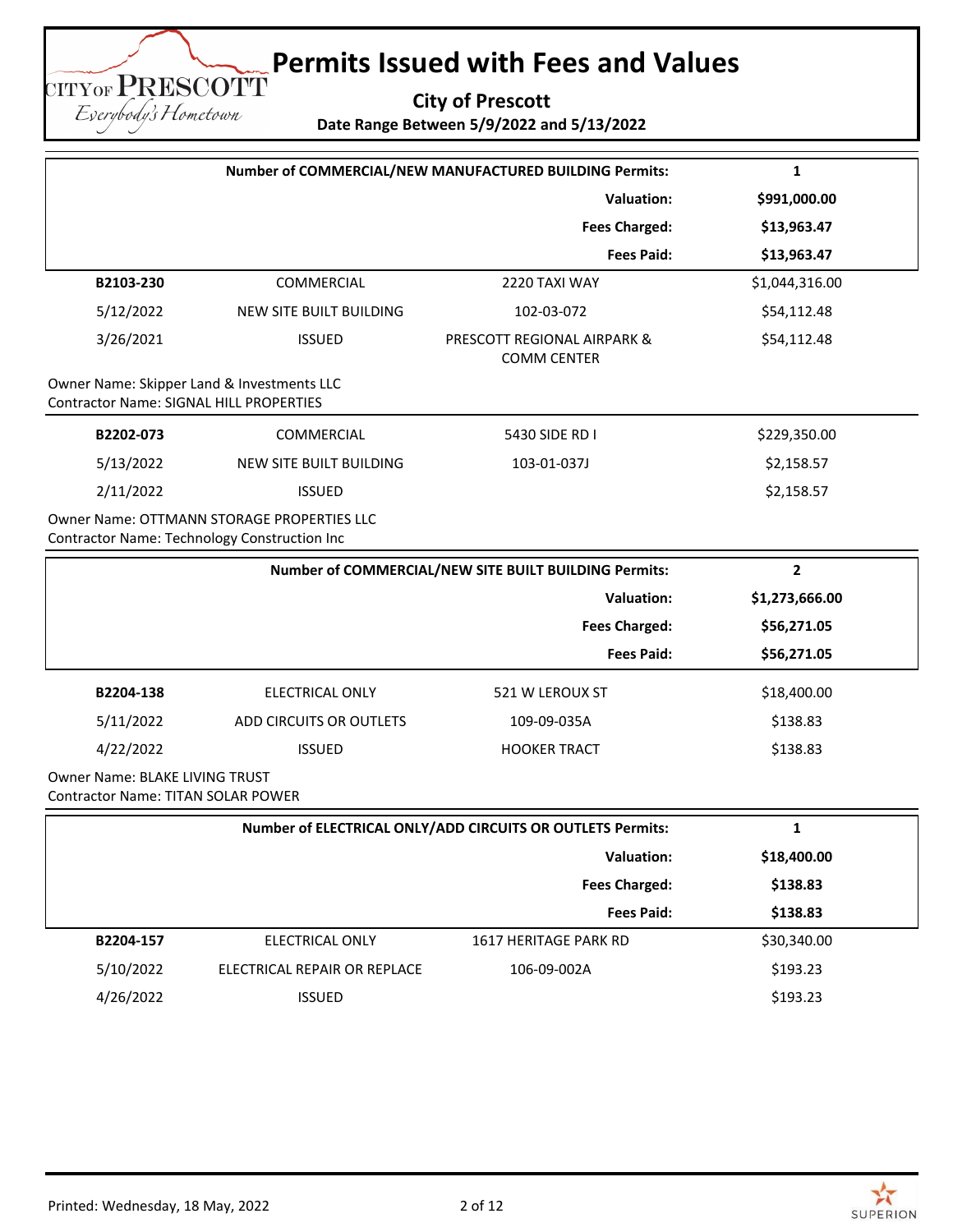

Owner Name: WILLOW LAKE LAND LLC Contractor Name: Allied Electric LLC

| Number of ELECTRICAL ONLY/ELECTRICAL REPAIR OR REPLACE Permits: |                                                 |                      |             |  |
|-----------------------------------------------------------------|-------------------------------------------------|----------------------|-------------|--|
|                                                                 |                                                 | Valuation:           | \$30,340.00 |  |
|                                                                 |                                                 | <b>Fees Charged:</b> | \$193.23    |  |
|                                                                 |                                                 | <b>Fees Paid:</b>    | \$193.23    |  |
| B2110-009                                                       | <b>ELECTRICAL ONLY</b>                          | 725 6TH ST           | \$3,000.00  |  |
| 5/12/2022                                                       | NEW SERVICE ENTRANCE<br>UPGRADE 200 TO 400 AMPS | 113-01-055B          | \$151.00    |  |
| 10/2/2021                                                       | <b>ISSUED</b>                                   | DAMERON PARK ADD     | \$151.00    |  |
| Owner Name: LOUCH LIVING TRUCT                                  |                                                 |                      |             |  |

Owner Name: LOUGH LIVING TRUST Contractor Name: Mar-Dez Electrical Inc.

| Number of ELECTRICAL ONLY/NEW SERVICE ENTRANCE UPGRADE 200 TO 400 AMPS Permits: |                                                          |                                                                                | $\mathbf{1}$ |
|---------------------------------------------------------------------------------|----------------------------------------------------------|--------------------------------------------------------------------------------|--------------|
|                                                                                 |                                                          | <b>Valuation:</b>                                                              | \$3,000.00   |
|                                                                                 |                                                          | <b>Fees Charged:</b>                                                           | \$151.00     |
|                                                                                 |                                                          | <b>Fees Paid:</b>                                                              | \$151.00     |
| B2205-033                                                                       | <b>ELECTRICAL ONLY</b>                                   | 1014 SCOTT DR                                                                  | \$3,000.00   |
| 5/10/2022                                                                       | <b>NEW SERVICE ENTRANCE</b><br>UPGRADE UP TO 200 AMPS    | 116-20-087                                                                     | \$110.00     |
| 5/4/2022                                                                        | <b>ISSUED</b>                                            | <b>HIAWATHA MEADOWS 1 AMENDED</b><br>#2                                        | \$110.00     |
| Owner Name: Jerry Bourassa<br>Contractor Name: S P E Systems Inc                |                                                          |                                                                                |              |
| B2205-045                                                                       | <b>ELECTRICAL ONLY</b>                                   | 521 N WASHINGTON AVE                                                           | \$2,500.00   |
| 5/10/2022                                                                       | <b>NEW SERVICE ENTRANCE</b><br>UPGRADE UP TO 200 AMPS    | 114-03-073                                                                     | \$110.00     |
| 5/6/2022                                                                        | <b>ISSUED</b>                                            | <b>MOELLER ADDITION</b>                                                        | \$110.00     |
| Owner Name: William Burke                                                       | Contractor Name: Prescott Valley Heating and Cooling LLC |                                                                                |              |
|                                                                                 |                                                          | Number of ELECTRICAL ONLY/NEW SERVICE ENTRANCE UPGRADE UP TO 200 AMPS Permits: | $\mathbf{2}$ |
|                                                                                 |                                                          | <b>Valuation:</b>                                                              | \$5,500.00   |
|                                                                                 |                                                          | <b>Fees Charged:</b>                                                           | \$220.00     |
|                                                                                 |                                                          | <b>Fees Paid:</b>                                                              | \$220.00     |
| B2204-145                                                                       | <b>ELECTRICAL ONLY</b>                                   | 1350 JENNIFER ST                                                               | \$16,000.00  |
| 5/11/2022                                                                       | PHOTOVOLTAIC OR SOLAR                                    | 106-47-001A                                                                    | \$127.90     |
| 4/25/2022                                                                       | <b>ISSUED</b>                                            | <b>NORTH LAKE</b>                                                              | \$127.90     |

Owner Name: KNICKERBOCKER KF & SUSAN RS Contractor Name: Sunny Energy LLC

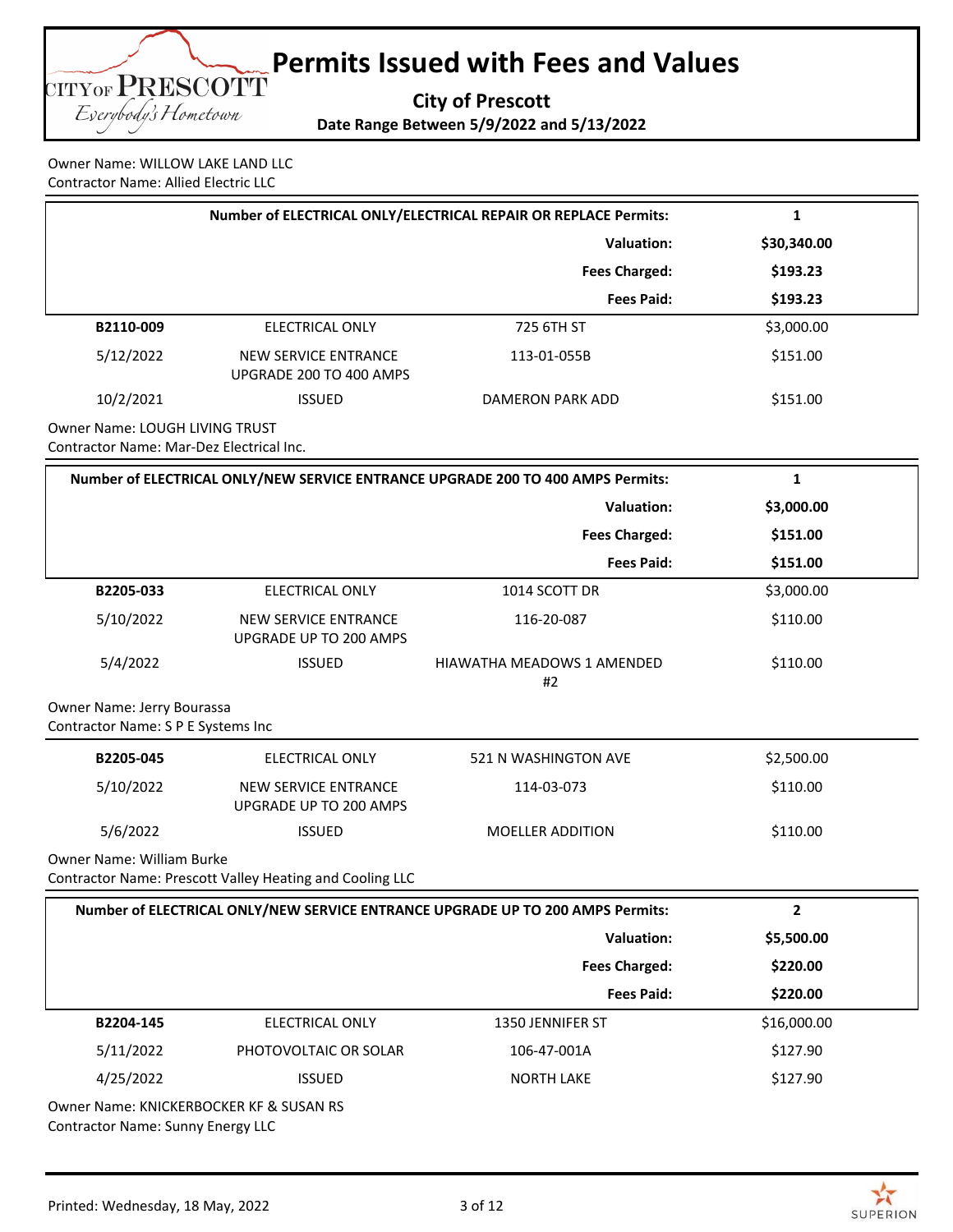**City of Prescott**

**Date Range Between 5/9/2022 and 5/13/2022**

|                                                                          |                                                                       | Number of ELECTRICAL ONLY/PHOTOVOLTAIC OR SOLAR Permits: | 1            |
|--------------------------------------------------------------------------|-----------------------------------------------------------------------|----------------------------------------------------------|--------------|
|                                                                          |                                                                       | <b>Valuation:</b>                                        | \$16,000.00  |
|                                                                          |                                                                       | <b>Fees Charged:</b>                                     | \$127.90     |
|                                                                          |                                                                       | <b>Fees Paid:</b>                                        | \$127.90     |
| B2204-141                                                                | FENCES AND WALLS                                                      | 2006 QUIET CV                                            | \$6,100.00   |
| 5/13/2022                                                                | FENCE 6FT AND UNDER<br>RESIDENTIAL                                    | 115-23-030                                               | \$54.00      |
| 4/22/2022                                                                | <b>ISSUED</b>                                                         | <b>FOREST TRAILS UNIT 3</b>                              | \$54.00      |
| Owner Name: KAITES JOHN P & ANN RS<br>Contractor Name: David Haggart LLC |                                                                       |                                                          |              |
|                                                                          | Number of FENCES AND WALLS/FENCE 6FT AND UNDER RESIDENTIAL Permits:   |                                                          | $\mathbf{1}$ |
|                                                                          |                                                                       | <b>Valuation:</b>                                        | \$6,100.00   |
|                                                                          |                                                                       | <b>Fees Charged:</b>                                     | \$54.00      |
|                                                                          |                                                                       | <b>Fees Paid:</b>                                        | \$54.00      |
| FIRE2205-003                                                             | FIRE SPECIAL INSPECTIONS                                              | 3101 WATSON LAKE RD                                      | \$0.00       |
| 5/9/2022                                                                 | SPECIAL EVENT INSPECTIONS                                             | 106-15-001                                               | \$75.00      |
| 5/3/2022                                                                 | <b>FINALED</b>                                                        |                                                          | \$75.00      |
| Owner Name: CITY OF PRESCOTT<br><b>Contractor Name:</b>                  |                                                                       |                                                          |              |
|                                                                          | Number of FIRE SPECIAL INSPECTIONS/SPECIAL EVENT INSPECTIONS Permits: |                                                          | $\mathbf{1}$ |
|                                                                          |                                                                       | <b>Valuation:</b>                                        | \$0.00       |
|                                                                          |                                                                       | <b>Fees Charged:</b>                                     | \$75.00      |
|                                                                          |                                                                       | <b>Fees Paid:</b>                                        | \$75.00      |
| FIRE2205-007                                                             | FIRE SPECIAL INSPECTIONS                                              | 325 N WASHINGTON AVE                                     | \$0.00       |
| 5/11/2022                                                                | STATE AND HEALTH SERVICES<br>AND COUNTY                               | 114-03-008                                               | \$75.00      |
| 5/11/2022                                                                | <b>ISSUED</b>                                                         | MOELLER ADDITION                                         | \$75.00      |
| <b>Owner Name: GMM DEVELOPMENT INC</b><br><b>Contractor Name:</b>        |                                                                       |                                                          |              |
| FIRE2205-008                                                             | FIRE SPECIAL INSPECTIONS                                              | 3611 CROSSINGS DR                                        | \$0.00       |
| 5/11/2022                                                                | STATE AND HEALTH SERVICES<br><b>AND COUNTY</b>                        | 106-49-017K                                              | \$75.00      |



**TITYOF PRESCOTT** Eserybody's Hometown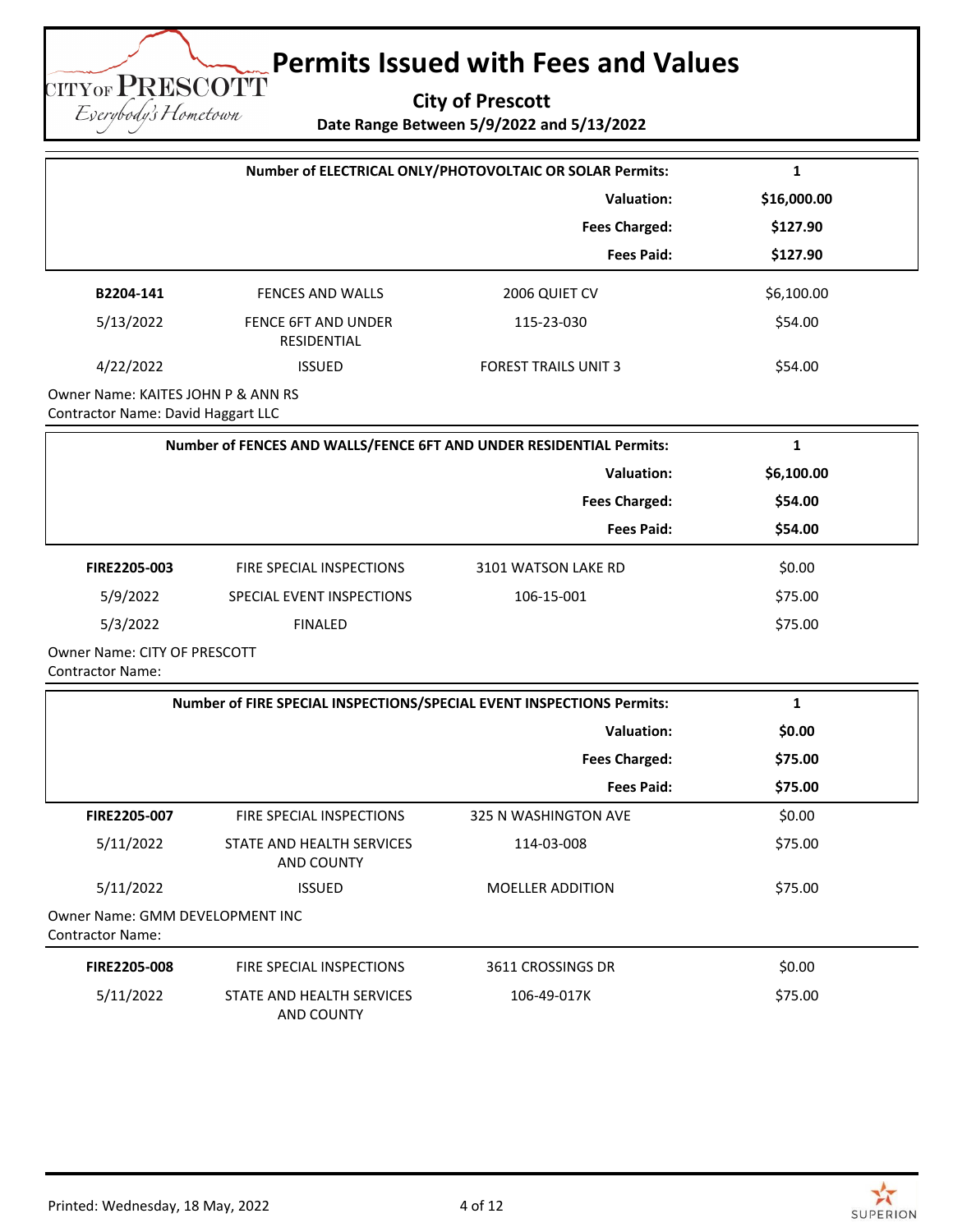

| 5/11/2022 | <b>ISSUED</b> | COURTYARD AT THE CROSSINGS UNIT | \$75.00 |
|-----------|---------------|---------------------------------|---------|
|           |               |                                 |         |

Owner Name: MDFMD I LLC Contractor Name:

|                                               | Number of FIRE SPECIAL INSPECTIONS/STATE AND HEALTH SERVICES AND COUNTY Permits: |                           |            |
|-----------------------------------------------|----------------------------------------------------------------------------------|---------------------------|------------|
|                                               | Valuation:                                                                       |                           | \$0.00     |
|                                               |                                                                                  | <b>Fees Charged:</b>      | \$150.00   |
|                                               |                                                                                  | <b>Fees Paid:</b>         | \$150.00   |
| FIRE2204-011                                  | FIRE SPRINKLERS AND ALARMS                                                       | 1257 WHITE SPAR RD BLDG 3 | \$3,000.00 |
| 5/10/2022                                     | AUTOMATIC FIRE SPRINKLER<br>SYSTEM - ONLY - COMMERCIAL                           | 107-15-049D               | \$380.89   |
| 4/13/2022                                     | <b>RECORD CLOSED</b>                                                             |                           | \$380.89   |
| Orange at Menter of the discussion Dubble and |                                                                                  |                           |            |

Owner Name: Goodman Builders Contractor Name:

| Number of FIRE SPRINKLERS AND ALARMS/AUTOMATIC FIRE SPRINKLER SYSTEM - ONLY -<br><b>COMMERCIAL Permits:</b> |                                                         |                                    |            |  |
|-------------------------------------------------------------------------------------------------------------|---------------------------------------------------------|------------------------------------|------------|--|
|                                                                                                             |                                                         | <b>Valuation:</b>                  | \$3,000.00 |  |
|                                                                                                             |                                                         | <b>Fees Charged:</b>               | \$380.89   |  |
|                                                                                                             |                                                         | <b>Fees Paid:</b>                  | \$380.89   |  |
| <b>FIRE2103-007</b>                                                                                         | FIRE SPRINKLERS AND ALARMS                              | 115 HORSE SHOE LOOP                | \$0.00     |  |
| 5/13/2022                                                                                                   | AUTOMATIC FIRE SPRINKLER<br><b>SYSTEM - RESIDENTIAL</b> | 107-12-205                         | \$225.00   |  |
| 3/4/2021                                                                                                    | <b>RECORD CLOSED</b>                                    | <b>HIDDEN VALLEY RANCH PHASE 3</b> | \$225.00   |  |
| Owner Name: MCCORMICK SCOTT L & KIMBERLY A RS                                                               |                                                         |                                    |            |  |

Contractor Name:

| Number of FIRE SPRINKLERS AND ALARMS/AUTOMATIC FIRE SPRINKLER SYSTEM - RESIDENTIAL<br><b>Permits:</b> |                                                        |                      | 1          |  |
|-------------------------------------------------------------------------------------------------------|--------------------------------------------------------|----------------------|------------|--|
|                                                                                                       |                                                        | Valuation:           | \$0.00     |  |
|                                                                                                       |                                                        | <b>Fees Charged:</b> | \$225.00   |  |
|                                                                                                       |                                                        | <b>Fees Paid:</b>    | \$225.00   |  |
| FIRE2204-019                                                                                          | FIRE SPRINKLERS AND ALARMS                             | 1575 PLAZA WEST DR   | \$1,100.00 |  |
| 5/10/2022                                                                                             | FIRE ALARM AND DETECTION<br>SYSTEM - ONLY - COMMERCIAL | 108-05-041V          | \$225.00   |  |
| 4/20/2022                                                                                             | <b>RECORD CLOSED</b>                                   |                      | \$225.00   |  |
| <b>Owner Name: CRYSTAL CREEK PROPERTIES LLC</b><br><b>Contractor Name:</b>                            |                                                        |                      |            |  |
| FIRE2204-020                                                                                          | FIRE SPRINKLERS AND ALARMS                             | 442 MILLER VALLEY RD | \$8,000.00 |  |
| 5/10/2022                                                                                             | FIRE ALARM AND DETECTION<br>SYSTEM - ONLY - COMMERCIAL | 113-10-038           | \$600.00   |  |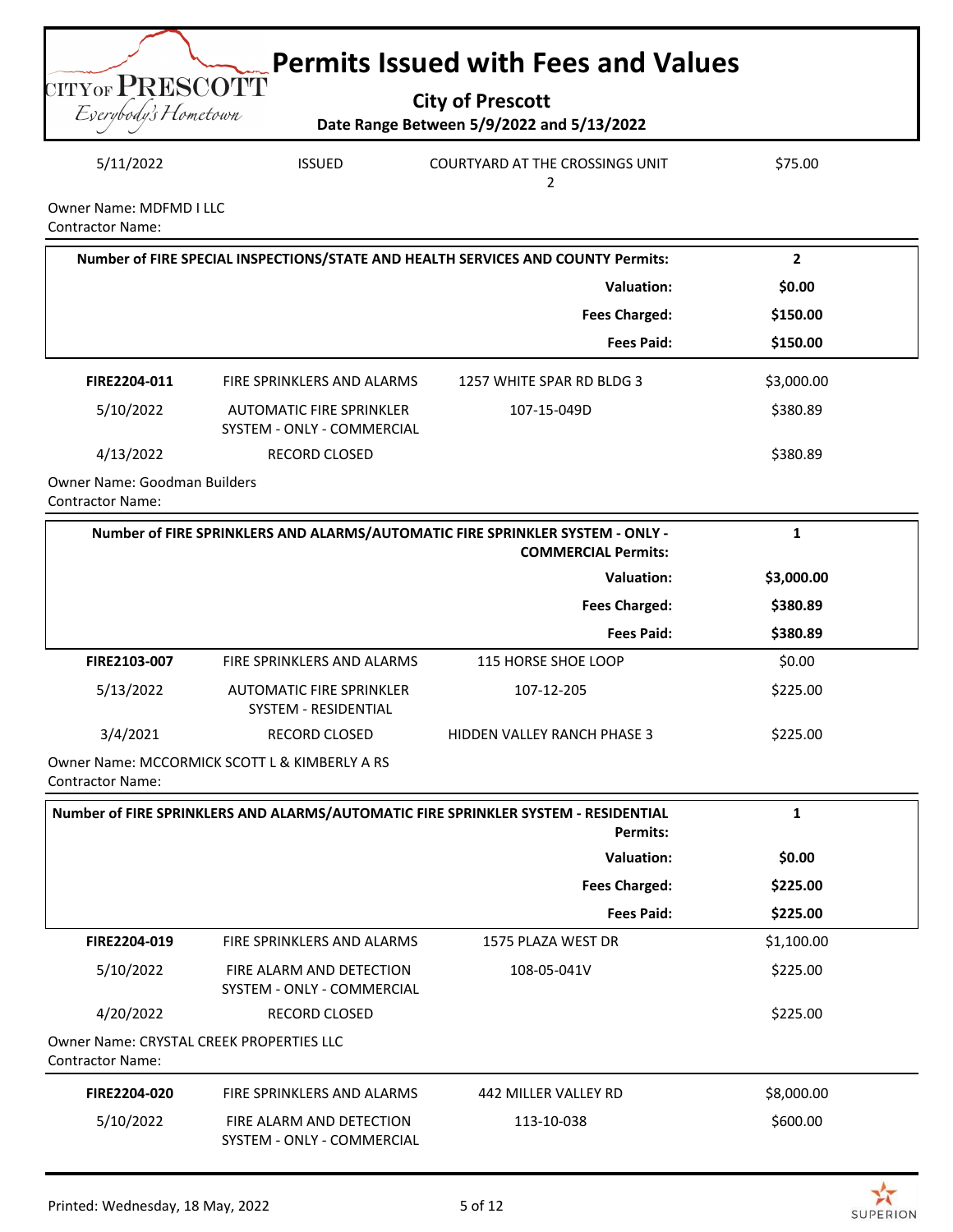|  |  | <b>City of Prescott</b> |
|--|--|-------------------------|
|--|--|-------------------------|

CITY OF PRESCOTT

## **Date Range Between 5/9/2022 and 5/13/2022**

|                                               |                                                        | Date Range Between 5/9/2022 and 5/13/2022                                                                   |                |
|-----------------------------------------------|--------------------------------------------------------|-------------------------------------------------------------------------------------------------------------|----------------|
| 4/21/2022                                     | <b>ISSUED</b>                                          |                                                                                                             | \$600.00       |
| <b>Contractor Name:</b>                       | Owner Name: UNITED STATES POSTAL SERVICE               |                                                                                                             |                |
| FIRE2204-022                                  | FIRE SPRINKLERS AND ALARMS                             | 1257 WHITE SPAR RD BLDG 3                                                                                   | \$0.00         |
| 5/12/2022                                     | FIRE ALARM AND DETECTION<br>SYSTEM - ONLY - COMMERCIAL | 107-15-049D                                                                                                 | \$375.00       |
| 4/21/2022                                     | RECORD CLOSED                                          |                                                                                                             | \$375.00       |
| <b>Owner Name:</b><br><b>Contractor Name:</b> |                                                        |                                                                                                             |                |
|                                               |                                                        | Number of FIRE SPRINKLERS AND ALARMS/FIRE ALARM AND DETECTION SYSTEM - ONLY -<br><b>COMMERCIAL Permits:</b> | 3              |
|                                               |                                                        | <b>Valuation:</b>                                                                                           | \$9,100.00     |
|                                               |                                                        | <b>Fees Charged:</b>                                                                                        | \$1,200.00     |
|                                               |                                                        | <b>Fees Paid:</b>                                                                                           | \$1,200.00     |
| FIRE2204-018                                  | FIRE TEMPORARY PERMITS                                 | 218 N GRANITE ST A                                                                                          | \$5,000.00     |
| 5/12/2022                                     | <b>TENTS AND CANOPIES</b>                              | 113-15-012B                                                                                                 | \$175.00       |
| 4/18/2022                                     | <b>ISSUED</b>                                          | PRESCOTT ORIGINAL TOWNSITE                                                                                  | \$175.00       |
| <b>Contractor Name:</b>                       | Owner Name: FOUNDING FATHERS PROPERTIES LLC            |                                                                                                             |                |
| FIRE2205-011                                  | <b>FIRE TEMPORARY PERMITS</b>                          | 3197 WILLOW CREEK RD                                                                                        | \$0.00         |
| 5/13/2022                                     | <b>TENTS AND CANOPIES</b>                              | 106-08-004W                                                                                                 | \$75.00        |
| 5/13/2022                                     | <b>ISSUED</b>                                          |                                                                                                             | \$75.00        |
| <b>Contractor Name:</b>                       | Owner Name: RV RETAILER ARIZONA REAL ESTATE LLC        |                                                                                                             |                |
|                                               |                                                        | Number of FIRE TEMPORARY PERMITS/TENTS AND CANOPIES Permits:                                                | $\overline{2}$ |
|                                               |                                                        | <b>Valuation:</b>                                                                                           | \$5,000.00     |
|                                               |                                                        | <b>Fees Charged:</b>                                                                                        | \$250.00       |
|                                               |                                                        | <b>Fees Paid:</b>                                                                                           | \$250.00       |
| B2204-044                                     | MODEL SITE                                             | 5280 HIGH CLIFF WAY                                                                                         | \$416,878.00   |
| 5/9/2022                                      | <b>NEW SINGLE FAMILY</b>                               | 103-69-663                                                                                                  | \$14,288.59    |
| 4/8/2022                                      | <b>ISSUED</b>                                          | <b>GRANITE DELLS ESTATES PHASE 3C</b>                                                                       | \$14,288.59    |
|                                               |                                                        |                                                                                                             |                |

Owner Name: GRANITE DELLS ESTATES PROPERTIES, INC Contractor Name: Premier Development AZ LLC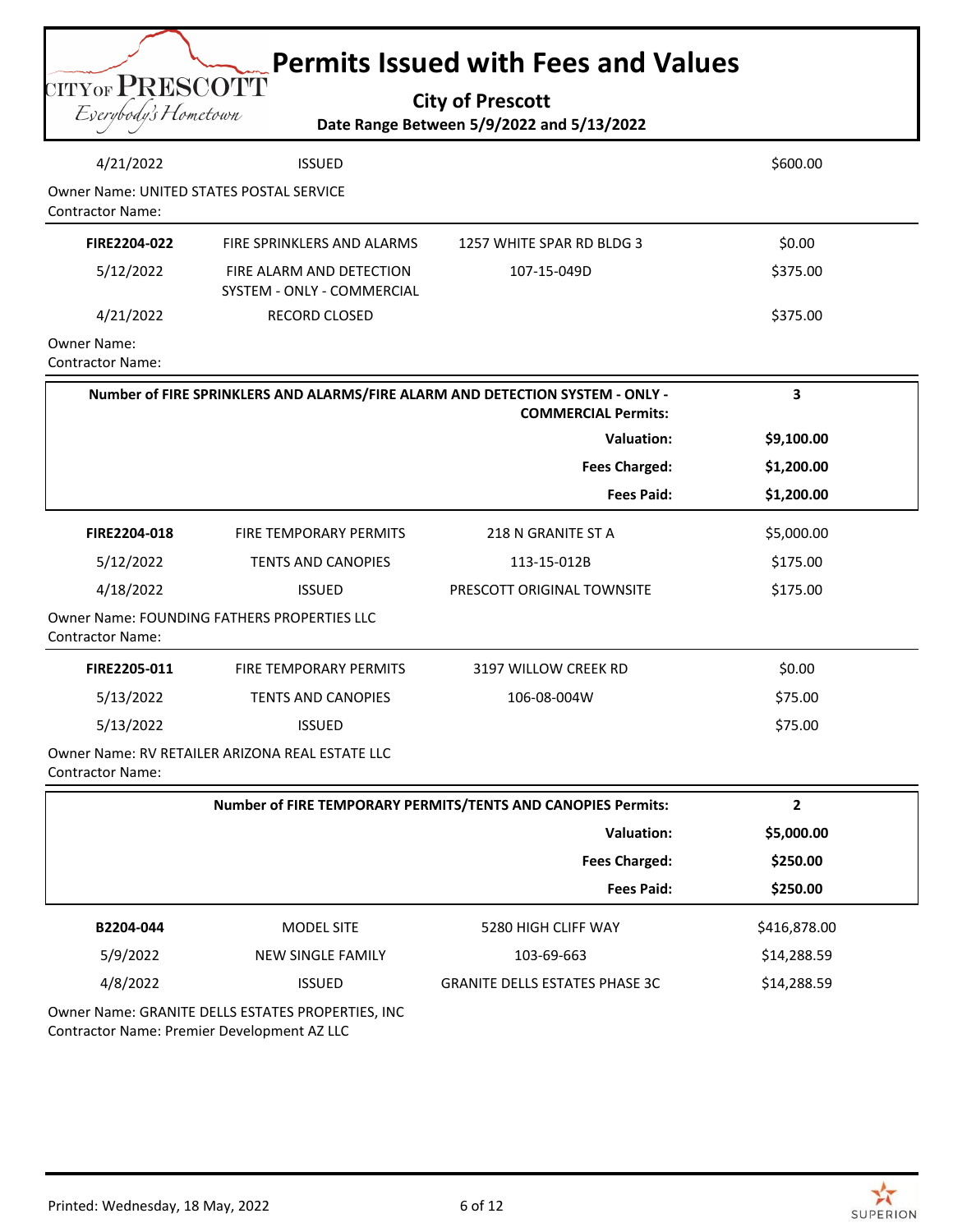**City of Prescott**

**Date Range Between 5/9/2022 and 5/13/2022**

|           | Number of MODEL SITE/NEW SINGLE FAMILY Permits: |                                                   |              |
|-----------|-------------------------------------------------|---------------------------------------------------|--------------|
|           | Valuation:                                      |                                                   | \$416,878.00 |
|           |                                                 | <b>Fees Charged:</b>                              | \$14,288.59  |
|           |                                                 | <b>Fees Paid:</b>                                 | \$14,288.59  |
| B2204-076 | PLUMBING ONLY                                   | 1641 GRANITE SPRINGS DR                           | \$10,000.00  |
| 5/12/2022 | NEW GAS APPLIANCE                               | 115-05-117                                        | \$146.00     |
| 4/14/2022 | <b>ISSUED</b>                                   | <b>GRANITE SPRINGS BY CRYSTAL CREEK</b><br>REPLAT | \$146.00     |

Owner Name: tim reynolds Contractor Name: R E and Sons Landscaping LLC

**CITYOF PRESCOTT** Eserybody's Hometown

|           | Number of PLUMBING ONLY/NEW GAS APPLIANCE Permits: |                                         |             |
|-----------|----------------------------------------------------|-----------------------------------------|-------------|
|           | Valuation:                                         |                                         | \$10,000.00 |
|           |                                                    | <b>Fees Charged:</b>                    | \$146.00    |
|           |                                                    | <b>Fees Paid:</b>                       | \$146.00    |
| B2205-048 | PLUMBING ONLY                                      | <b>607 MOCKINGBIRD CT</b>               | \$1,200.00  |
| 5/12/2022 | NEW GAS YARD LINE                                  | 103-20-108                              | \$110.00    |
| 5/6/2022  | <b>ISSUED</b>                                      | YAVAPAI HILLS UNIT 1 PHASE 1<br>AMENDED | \$110.00    |

Owner Name: steve knisley

Contractor Name: Total Plumbing Services

|           | Number of PLUMBING ONLY/NEW GAS YARD LINE Permits: |                                                            |            |
|-----------|----------------------------------------------------|------------------------------------------------------------|------------|
|           |                                                    | Valuation:                                                 | \$1,200.00 |
|           |                                                    | <b>Fees Charged:</b>                                       | \$110.00   |
|           |                                                    | <b>Fees Paid:</b>                                          | \$110.00   |
| B2205-085 | <b>PLUMBING ONLY</b>                               | 534 QUAIL HOLLOW DR                                        | \$1,400.00 |
| 5/13/2022 | WATER HEATER LIKE FOR LIKE<br><b>REPLACE</b>       | 110-18-033A                                                | \$110.00   |
| 5/12/2022 | <b>ISSUED</b>                                      | QUAIL HOLLOW UNITS 1 AND 2<br><b>REPLAT LOTS 33 AND 34</b> | \$110.00   |

Owner Name: DEAKINS DEAN DOUGLAS & Contractor Name: Delta Mechanical Inc

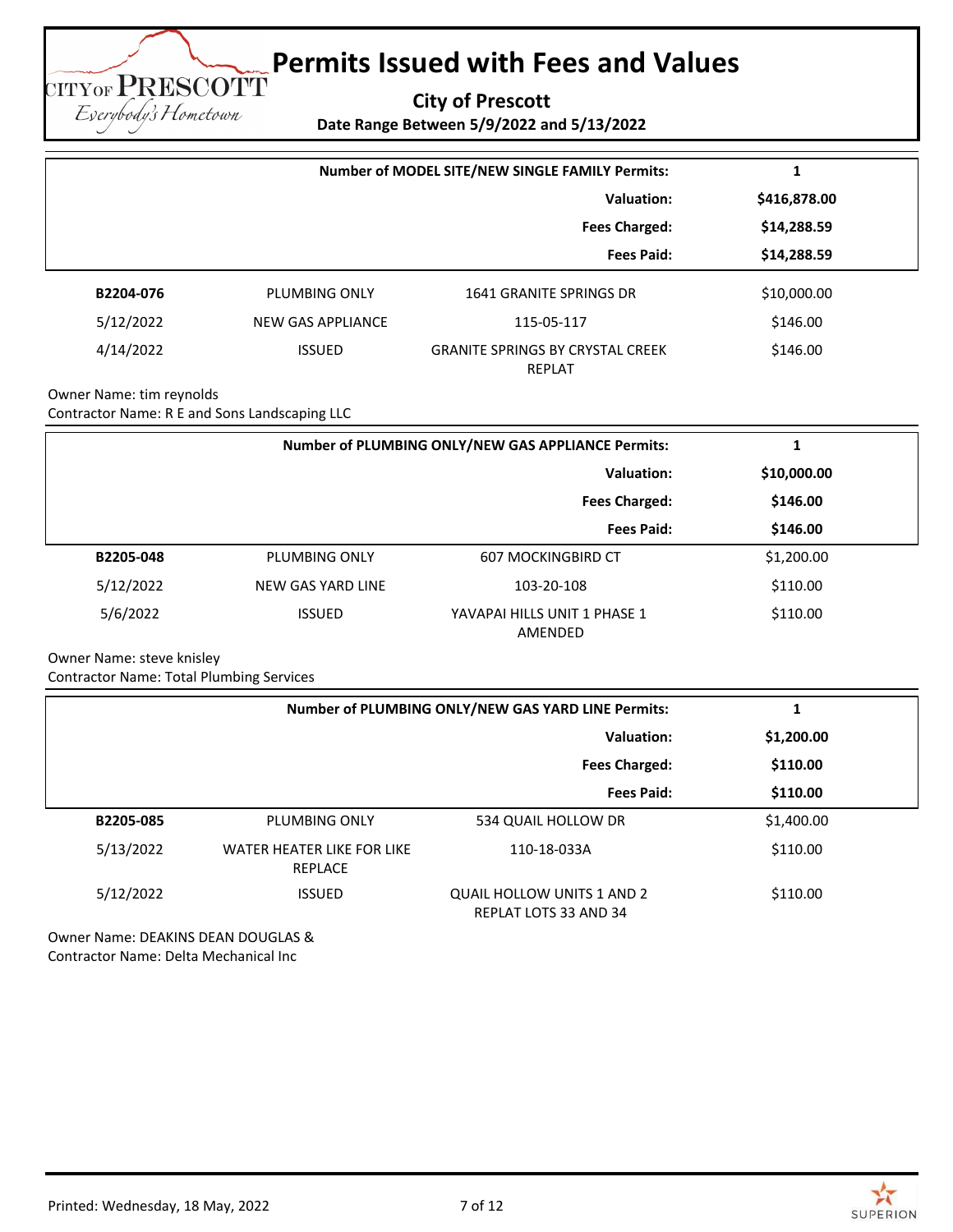**City of Prescott Date Range Between 5/9/2022 and 5/13/2022**

| Number of PLUMBING ONLY/WATER HEATER LIKE FOR LIKE REPLACE Permits:                                 |                     |                                              | 1            |
|-----------------------------------------------------------------------------------------------------|---------------------|----------------------------------------------|--------------|
|                                                                                                     |                     | Valuation:                                   | \$1,400.00   |
|                                                                                                     |                     | <b>Fees Charged:</b>                         | \$110.00     |
|                                                                                                     |                     | <b>Fees Paid:</b>                            | \$110.00     |
| B2205-081                                                                                           | <b>REROOF</b>       | <b>637 CORONADO AVE A</b>                    | \$2,244.00   |
| 5/12/2022                                                                                           | RESIDENTIAL         | 109-06-018                                   | \$110.00     |
| 5/11/2022                                                                                           | <b>ISSUED</b>       | MURPHYS SECOND SUBDIVISION                   | \$110.00     |
| Owner Name: BAUER ANDREW ROBERT & LAUREN ANNE RS<br><b>Contractor Name: Mission Restoration LLC</b> |                     |                                              |              |
|                                                                                                     |                     | <b>Number of REROOF/RESIDENTIAL Permits:</b> | $\mathbf{1}$ |
|                                                                                                     |                     | <b>Valuation:</b>                            | \$2,244.00   |
|                                                                                                     |                     | <b>Fees Charged:</b>                         | \$110.00     |
|                                                                                                     |                     | <b>Fees Paid:</b>                            | \$110.00     |
| ROW2205-003                                                                                         | <b>RIGHT OF WAY</b> | 470 HILLCREST DR                             | \$0.00       |
| 5/9/2022                                                                                            | CONSTRUCTION        | 110-04-039                                   | \$50.00      |
| 5/2/2022                                                                                            | <b>ISSUED</b>       | <b>EVERGREEN HILLS</b>                       | \$50.00      |
| Owner Name: LISTOL RANDALL & LIZ ANN FAMILY TRUST<br><b>Contractor Name:</b>                        |                     |                                              |              |
| ROW2205-004                                                                                         | <b>RIGHT OF WAY</b> | 317 S MONTEZUMA ST 2                         | \$0.00       |
| 5/12/2022                                                                                           | <b>CONSTRUCTION</b> | 109-03-017                                   | \$50.00      |
| 5/5/2022                                                                                            | <b>ISSUED</b>       | PRESCOTT ORIGINAL TOWNSITE                   | \$50.00      |
| Owner Name: HOLLISTER FAMILY TRUST<br>Contractor Name: Copperstate Paving & Construction LLC        |                     |                                              |              |
| ROW2205-005                                                                                         | <b>RIGHT OF WAY</b> | 1901-1998 BEGONIA PL                         | \$0.00       |
| 5/9/2022                                                                                            | <b>CONSTRUCTION</b> | ST_3304                                      | \$0.00       |
| 5/6/2022                                                                                            | <b>ISSUED</b>       |                                              | \$0.00       |
| Owner Name: Savage Development Inc<br>Contractor Name: Savage Development Inc                       |                     |                                              |              |
| ROW2205-006                                                                                         | <b>RIGHT OF WAY</b> | 720 UNIT 1 N WALNUT ST                       | \$0.00       |
| 5/13/2022                                                                                           | CONSTRUCTION        | 113-06-036                                   | \$0.00       |
| 5/10/2022                                                                                           | <b>ISSUED</b>       | <b>CHINESE GARDEN TRACT</b>                  | \$0.00       |

CITYOF PRESCOTT Eserybody's Hometown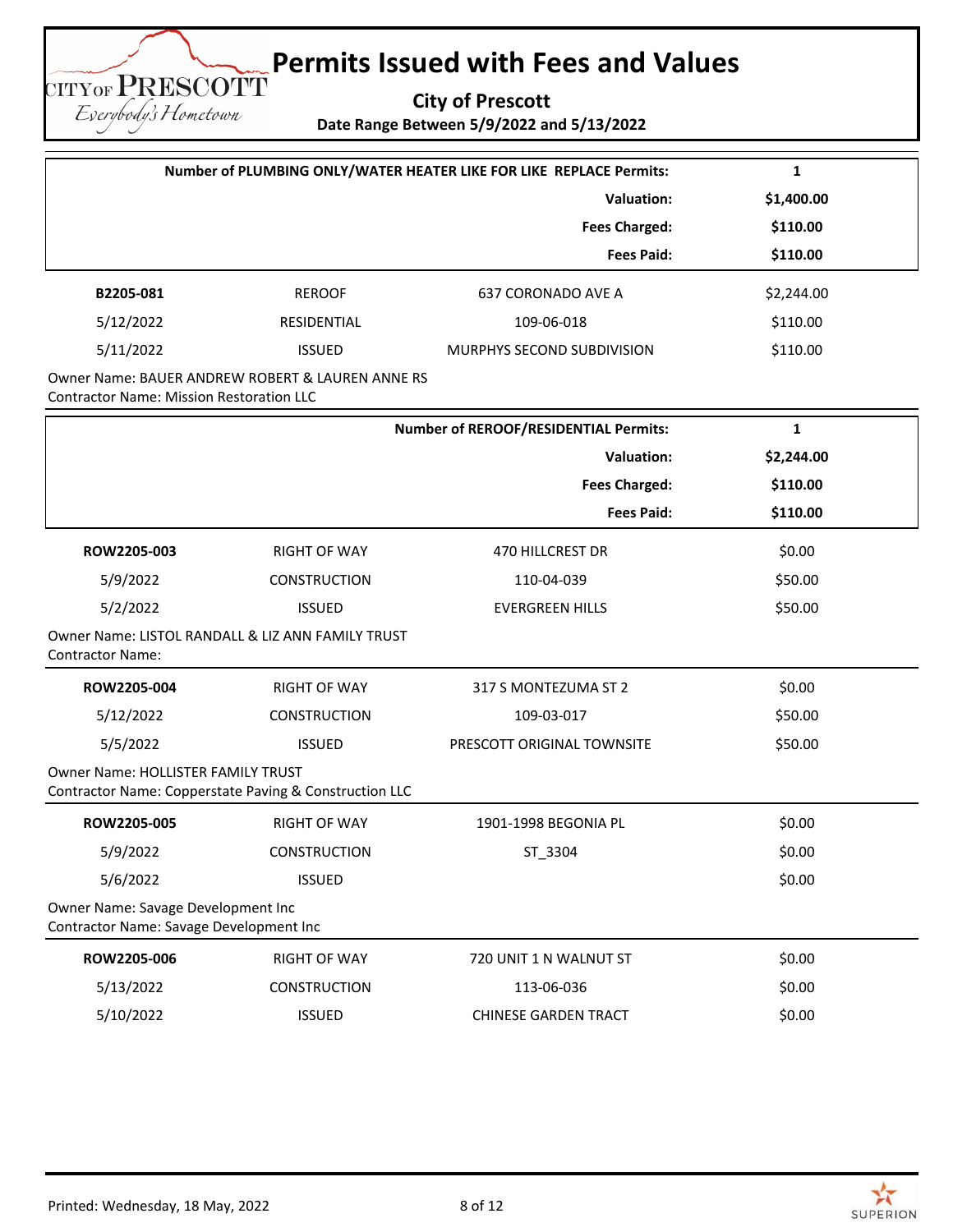**City of Prescott Date Range Between 5/9/2022 and 5/13/2022**

Owner Name: Arizona Public Services Contractor Name: Arizona Public Service

**TITYOF PRESCOTT** Everybody's Hometown

| ROW2205-008                              | RIGHT OF WAY                                           | 831 W GURLEY ST                 | \$7,450.00 |  |
|------------------------------------------|--------------------------------------------------------|---------------------------------|------------|--|
| 5/13/2022                                | <b>CONSTRUCTION</b>                                    | 109-06-114J                     | \$50.00    |  |
| 5/11/2022                                | <b>ISSUED</b>                                          | FLEURYS ADD REPLAT LOT 9 BLK 14 | \$50.00    |  |
| Owner Name: KANTZ GREGORY C & LORRE A RS | Contractor Name: Copperstate Paving & Construction LLC |                                 |            |  |
| ROW2205-012                              | <b>RIGHT OF WAY</b>                                    | 2990 PLEASANT VALLEY DR         | \$5,000.00 |  |
| 5/13/2022                                | <b>CONSTRUCTION</b>                                    | 106-21-044                      | \$0.00     |  |
| 5/12/2022                                | <b>ISSUED</b>                                          | <b>HORIZON HILLS UNIT 1</b>     | \$0.00     |  |
|                                          |                                                        |                                 |            |  |

Owner Name: VARNUSKA FRANK V & LAUREN N RS Contractor Name: The Fishel Construction Company (FN)

|           |               | <b>Number of RIGHT OF WAY/CONSTRUCTION Permits:</b> | 6           |
|-----------|---------------|-----------------------------------------------------|-------------|
|           |               | <b>Valuation:</b>                                   | \$12,450.00 |
|           |               | <b>Fees Charged:</b>                                | \$150.00    |
|           |               | <b>Fees Paid:</b>                                   | \$150.00    |
| B2205-026 | <b>SIGNS</b>  | 550 S MONTEZUMA ST C                                | \$2,254.00  |
| 5/10/2022 | MONUMENT      | 109-14-034A                                         | \$54.82     |
| 5/4/2022  | <b>ISSUED</b> | PRESCOTT ORIGINAL TOWNSITE                          | \$54.82     |

Owner Name: DOUBLE J FAMILY LIMITED PARTNERSHIP Contractor Name: A and B Sign Company Inc

|                                           |                       | <b>Number of SIGNS/MONUMENT Permits:</b> |              |
|-------------------------------------------|-----------------------|------------------------------------------|--------------|
|                                           |                       | <b>Valuation:</b>                        | \$2,254.00   |
|                                           |                       | <b>Fees Charged:</b>                     | \$54.82      |
|                                           |                       | <b>Fees Paid:</b>                        | \$54.82      |
| B2202-097                                 | <b>SIGNS</b>          | 1003 WILLOW CREEK RD                     | \$295,731.70 |
| 5/10/2022                                 | <b>MULTIPLE SIGNS</b> | 116-19-004F                              | \$106.64     |
| 2/16/2022                                 | <b>ISSUED</b>         |                                          | \$106.64     |
| Owner Name: CENTRAL YAVAPAI HOSPITAL DIST |                       |                                          |              |

Contractor Name: Boom Boys Crane LLC

|           |                   | Number of SIGNS/MULTIPLE SIGNS Permits: | л.           |  |
|-----------|-------------------|-----------------------------------------|--------------|--|
|           |                   | <b>Valuation:</b>                       | \$295,731.70 |  |
|           |                   | <b>Fees Charged:</b>                    | \$106.64     |  |
|           |                   | <b>Fees Paid:</b>                       | \$106.64     |  |
| B2205-025 | <b>SIGNS</b>      | 172 E SHELDON ST B                      | \$10,000.00  |  |
| 5/10/2022 | <b>WALL MOUNT</b> | 113-18-001                              | \$106.64     |  |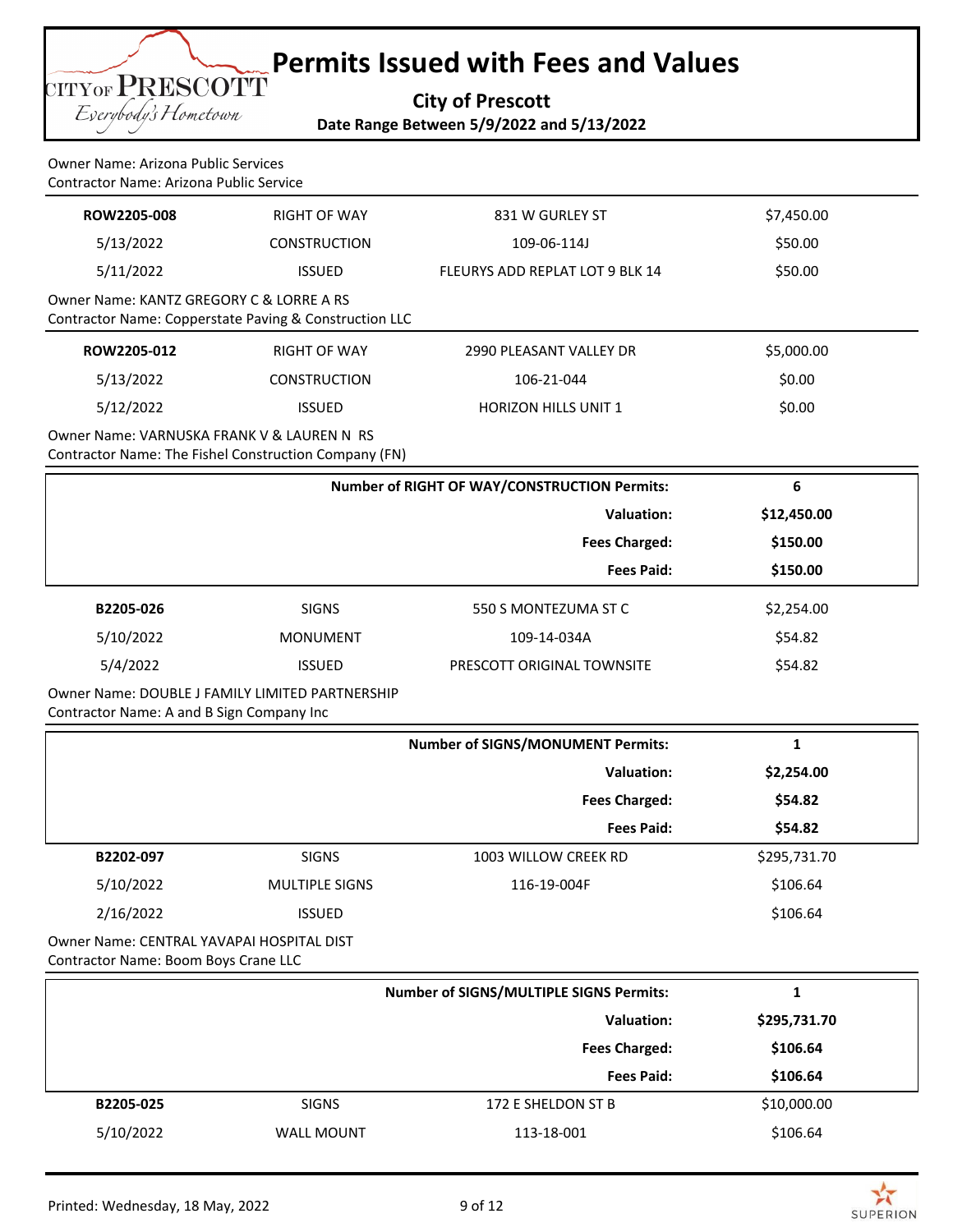| <b>Example 2 Permits Issued with Fees and Values</b>                      |
|---------------------------------------------------------------------------|
| <b>UITYOF PRESCOTT</b><br><b>City of Prescott</b><br>Everybody's Hometown |
| Date Range Between 5/9/2022 and 5/13/2022                                 |

| 5/4/2022                                    | <b>ISSUED</b> | PRESCOTT DEPOT MARKETPLACE | \$106.64 |
|---------------------------------------------|---------------|----------------------------|----------|
| Owner Name: DEPOT MARKETPLACE INVESTORS LLC |               |                            |          |

Contractor Name: A and B Sign Company Inc

|           |                                           | <b>Number of SIGNS/WALL MOUNT Permits:</b>                                                            | 1           |
|-----------|-------------------------------------------|-------------------------------------------------------------------------------------------------------|-------------|
|           |                                           | Valuation:                                                                                            | \$10,000.00 |
|           |                                           | <b>Fees Charged:</b>                                                                                  | \$106.64    |
|           |                                           | <b>Fees Paid:</b>                                                                                     | \$106.64    |
| B2205-034 | SINGLE FAMILY RESIDENTIAL<br>AND DUPLEXES | 6201 GOLDFINCH DR                                                                                     | \$7,362.00  |
| 5/9/2022  | <b>ADDITION</b>                           | 102-04-070                                                                                            | \$146.00    |
| 5/4/2022  | <b>ISSUED</b>                             | ANTELOPE CROSSING PHASE 1 FIRST<br>REVISION LOTS 1-9, 113-124, 127-174,<br>TRACTS A, B, H, J, K AND L | \$146.00    |

Owner Name: REDD JOEL K & ALLISON (RS) Contractor Name: Home Depot U S A Inc

|                                                                              | Number of SINGLE FAMILY RESIDENTIAL AND DUPLEXES/ADDITION Permits: |                                                 | 1            |
|------------------------------------------------------------------------------|--------------------------------------------------------------------|-------------------------------------------------|--------------|
|                                                                              |                                                                    | <b>Valuation:</b>                               | \$7,362.00   |
|                                                                              |                                                                    | <b>Fees Charged:</b>                            | \$146.00     |
|                                                                              |                                                                    | <b>Fees Paid:</b>                               | \$146.00     |
| B2108-004                                                                    | SINGLE FAMILY RESIDENTIAL<br>AND DUPLEXES                          | <b>1803 RUSTLING OAKS LN</b>                    | \$613,288.00 |
| 5/12/2022                                                                    | <b>NEW SINGLE FAMILY</b>                                           | 108-19-085                                      | \$23,606.93  |
| 8/2/2021                                                                     | <b>ISSUED</b>                                                      | WOODLAND PINES AT HASSAYAMPA                    | \$23,606.93  |
| Owner Name: james & james construction corp                                  | Contractor Name: James & James Construction Corp                   |                                                 |              |
| B2201-142                                                                    | SINGLE FAMILY RESIDENTIAL<br><b>AND DUPLEXES</b>                   | 5228 SWEEPING GRANITE WAY                       | \$491,044.00 |
| 5/13/2022                                                                    | <b>NEW SINGLE FAMILY</b>                                           | 103-69-241                                      | \$15,770.65  |
| 1/27/2022                                                                    | <b>ISSUED</b>                                                      | <b>GRANITE DELLS ESTATES PHASE 2A</b><br>AND 2B | \$15,770.65  |
| Owner Name: PAYNE TOM & KIM RS<br>Contractor Name: Edgewood Construction Inc |                                                                    |                                                 |              |

|           | Number of SINGLE FAMILY RESIDENTIAL AND DUPLEXES/NEW SINGLE FAMILY Permits: |                      | 2              |
|-----------|-----------------------------------------------------------------------------|----------------------|----------------|
|           |                                                                             | Valuation:           | \$1,104,332.00 |
|           |                                                                             | <b>Fees Charged:</b> | \$39,377.58    |
|           |                                                                             | <b>Fees Paid:</b>    | \$39,377.58    |
| B2205-035 | SINGLE FAMILY RESIDENTIAL<br><b>AND DUPLEXES</b>                            | 1088 PINE COUNTRY CT | \$4,019.00     |
| 5/12/2022 | REMODEL                                                                     | 108-27-081           | \$146.00       |

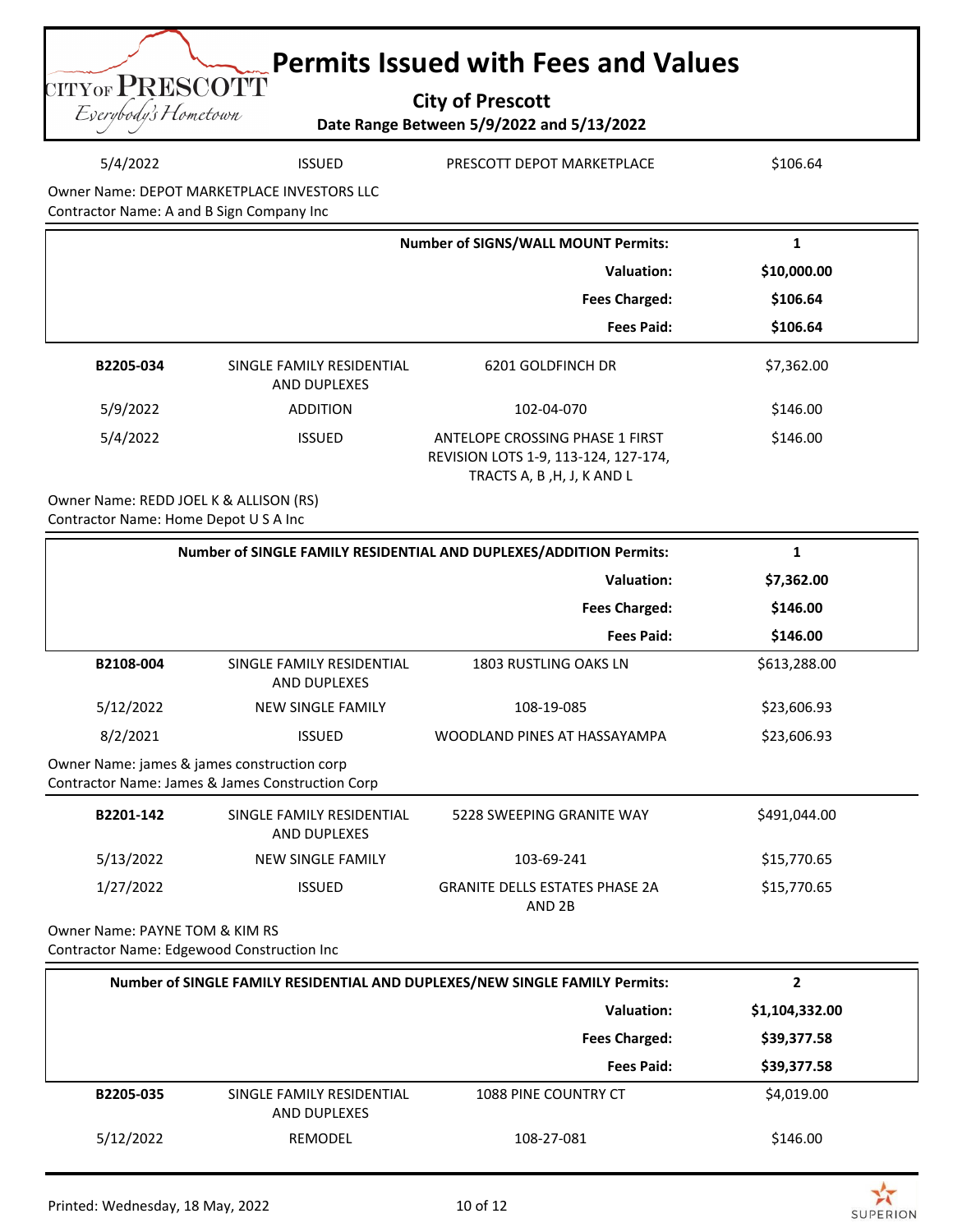

5/4/2022 ISSUED TIMBER RIDGE UNIT 2 \$146.00

Owner Name: TREGASKES FAMILY REVOCABLE TRUST

Contractor Name: Home Depot U S A Inc

|           | Number of SINGLE FAMILY RESIDENTIAL AND DUPLEXES/REMODEL Permits: |                                    |             |
|-----------|-------------------------------------------------------------------|------------------------------------|-------------|
|           |                                                                   | Valuation:                         | \$4,019.00  |
|           |                                                                   | <b>Fees Charged:</b>               | \$146.00    |
|           |                                                                   | <b>Fees Paid:</b>                  | \$146.00    |
| B2203-180 | SINGLE FAMILY RESIDENTIAL<br>AND DUPLEXES                         | <b>1278 PINE DR</b>                | \$26,950.00 |
| 5/9/2022  | WINDOWS AND DOORS NEW<br><b>AND REPLACE</b>                       | 107-05-020                         | \$177.79    |
| 3/28/2022 | <b>ISSUED</b>                                                     | HASSAYAMPA MOUNTAIN CLUB PLAT<br>B | \$177.79    |

Owner Name: MALONE JOAN DENISE Contractor Name: Southwest Windows and doors LLC

|                                                                                              | Number of SINGLE FAMILY RESIDENTIAL AND DUPLEXES/WINDOWS AND DOORS NEW AND<br><b>REPLACE Permits:</b> |                              |             |
|----------------------------------------------------------------------------------------------|-------------------------------------------------------------------------------------------------------|------------------------------|-------------|
|                                                                                              |                                                                                                       | Valuation:                   | \$26,950.00 |
|                                                                                              |                                                                                                       | <b>Fees Charged:</b>         | \$177.79    |
|                                                                                              |                                                                                                       | <b>Fees Paid:</b>            | \$177.79    |
| <b>ENG2205-004</b>                                                                           | UTILITY MISC                                                                                          | 4385 HORNET DR               | \$0.00      |
| 5/12/2022                                                                                    | <b>HYDRANT TEST</b>                                                                                   | 103-18-392                   | \$45.64     |
| 5/12/2022                                                                                    | <b>ISSUED</b>                                                                                         | YAVAPAI HILLS UNIT 9 PHASE 4 | \$45.64     |
| Owner Name: ASPEN VALLEY PROPERTIES LLC<br>Contractor Name: Mountain Top Plumbing LLC        |                                                                                                       |                              |             |
| <b>ENG2205-005</b>                                                                           | <b>UTILITY MISC</b>                                                                                   | 4383 HORNET DR               | \$0.00      |
| 5/12/2022                                                                                    | <b>HYDRANT TEST</b>                                                                                   | 103-18-393                   | \$45.64     |
| 5/12/2022                                                                                    | <b>ISSUED</b>                                                                                         | YAVAPAI HILLS UNIT 9 PHASE 4 | \$45.64     |
| <b>Owner Name: ASPEN VALLEY PROPERTIES LLC</b><br>Contractor Name: Mountain Top Plumbing LLC |                                                                                                       |                              |             |
| <b>ENG2205-006</b>                                                                           | <b>UTILITY MISC</b>                                                                                   | 4381 HORNET DR               | \$0.00      |
| 5/12/2022                                                                                    | <b>HYDRANT TEST</b>                                                                                   | 103-18-394                   | \$45.64     |
| 5/12/2022                                                                                    | <b>ISSUED</b>                                                                                         | YAVAPAI HILLS UNIT 9 PHASE 4 | \$45.64     |
| Owner Name: ASPEN VALLEY PROPERTIES LLC                                                      |                                                                                                       |                              |             |

Contractor Name: Mountain Top Plumbing LLC